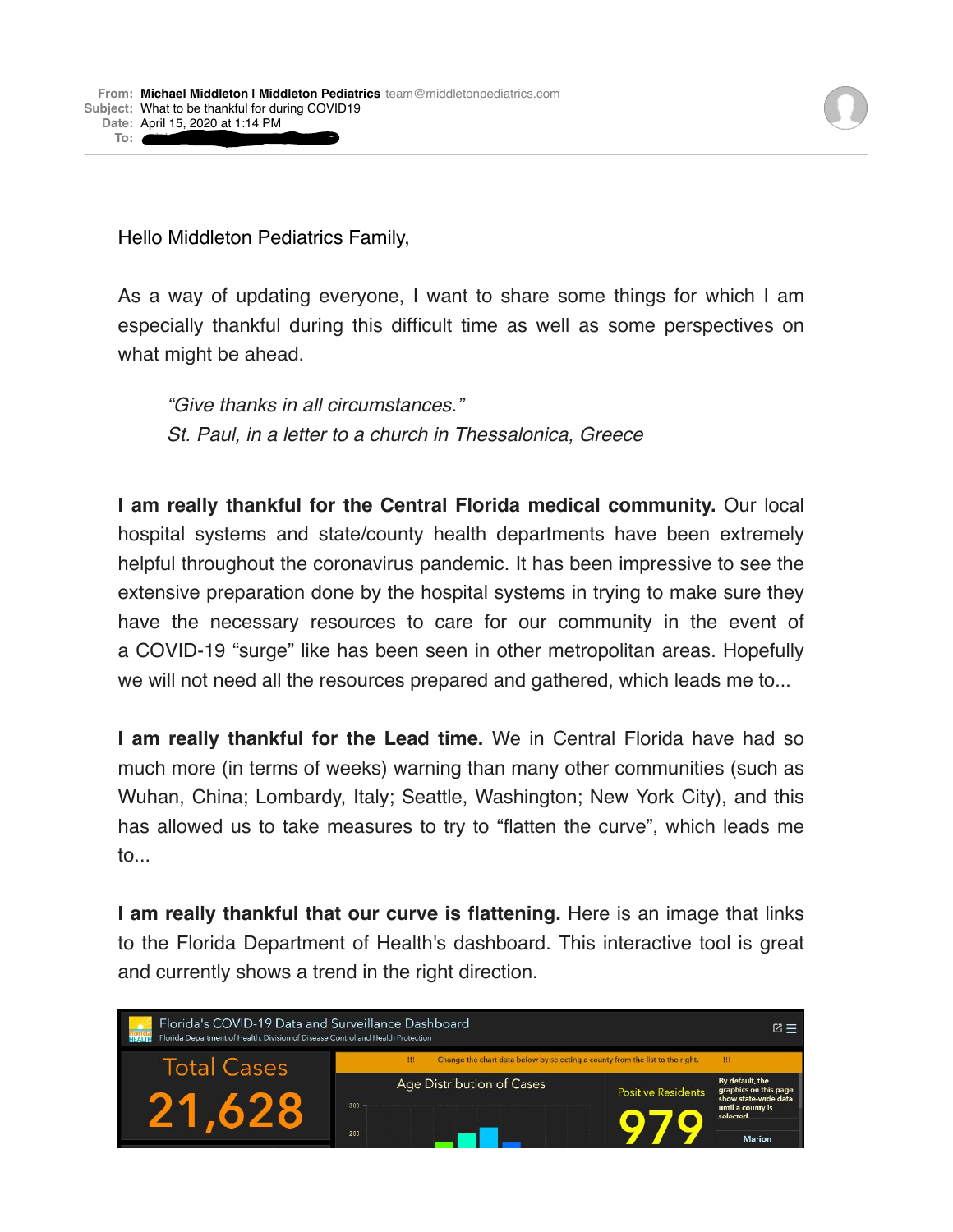

Here in Central Florida and in many places across our country, there is really good evidence that the social distancing measures instituted have made a difference. Great job!

Now, in terms of what might be ahead -

*"It's difficult to make predictions, especially about the future." Yogi Berra*

It is really important that we as a Central Florida community keep it up because **we have not hit our peak**. It is estimated that we are still potentially 3 weeks from our peak. And it is important to remember that even on the other side of the peak there is still a potential for a lot of illness. Which leads me to...

**"When will this end?"** is one of the questions on most people's minds, and while it is impossible to answer now, we are likely going to be at this for a while. It is unlikely that this virus will wane due to warmer weather; to be clear, it may wane during the summer months due to multitude of factors (e.g. social distancing, not in school, larger percentages of population already having had it) but likely not because of weather. It is likely that this battle with COVID-19 will continue for quite some time and therefore many of the measures that have been used to control the spread will also need to continue. Masks. 6 feet of separation, limiting larger gatherings. There will obviously be a high priority on getting kids back to school and workers back to work, though these decisions will involve the complicated interplay of county, state, and federal leaders and will likely be based on a number of factors such as the amount of disease activity in a particular area and the ability to identify and isolate cases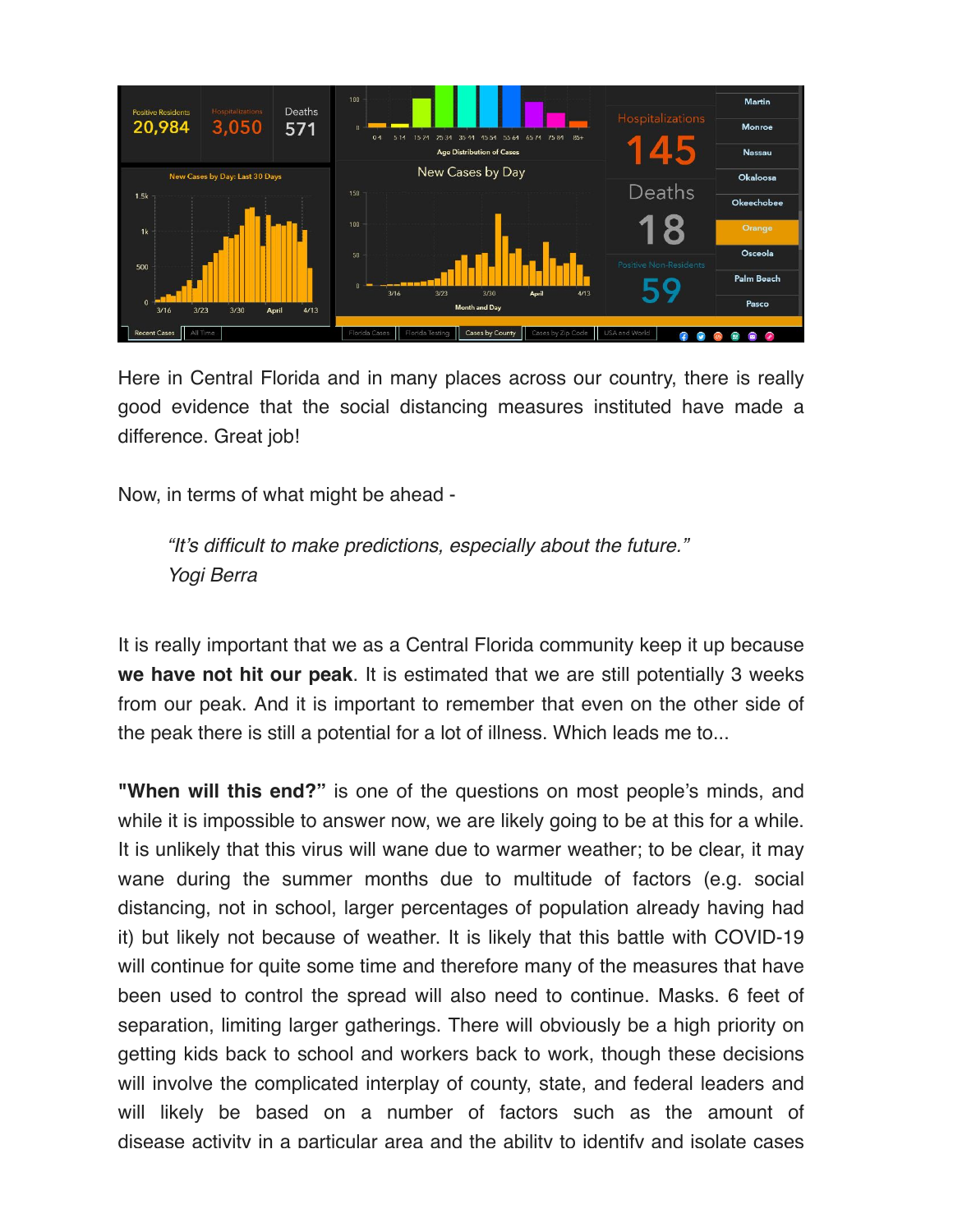with testing. Which leads us to…

**Testing.** There are two types of testing being discussed. The first is the "Viral Swab" test (also referred to as the "PCR" test; obtained typically with a nasal swab). This is the one being done currently to diagnose the illness as it detects the presence of the virus itself, and over 200,000 have been done in the state of Florida. This test is like catching the criminal in the act, finding them at the scene of the crime. The other type of test being discussed is antibody tests (also referred to as "serology"; this is a blood test). This test is more like fingerprints, i.e. evidence that the virus has been there. Both types of tests are going to be important in the months to come and will need to be used on a widespread basis, albeit for different reasons. One of the hopes for getting more clarification in the coming months are the antibody tests which can tell us who has already had and recovered from the infection, including asymptomatic infections. However, there are questions to be answered with this test such as accuracy of results; if antibodies are present does it indicate that someone can be confident they are protected and unable to get the illness; if protected, how long does this protection last; etc. And there is concern that this dance of widespread testing, gradual and perhaps intermittent relaxation of social distancing measures could continue until we have a vaccine. Which leads us to...

disease activity in a particular area and the ability to identify and isolate cases

**Vaccine.** This is probably the ultimate answer and hope for the question of when might this be over. Being able to have an effective vaccine is not a given as some viruses have proven really difficult to make a vaccine against; however, the coordinated effort, remarkable resources, and brainpower being directed towards the vaccine are reasons to be confident. As to the question of "when will the vaccine be ready", anything prior to 2021 would be remarkable and unprecedented. Which leads me to...

A few more things for which I am thankful...

**I am really thankful for the vaccines that we currently have** against diseases far more contagious such as measles, diseases far more deadly such as bacterial meningitis, and even our influenza vaccine with all its relative limitations in effectiveness. How we would love to have a vaccine available